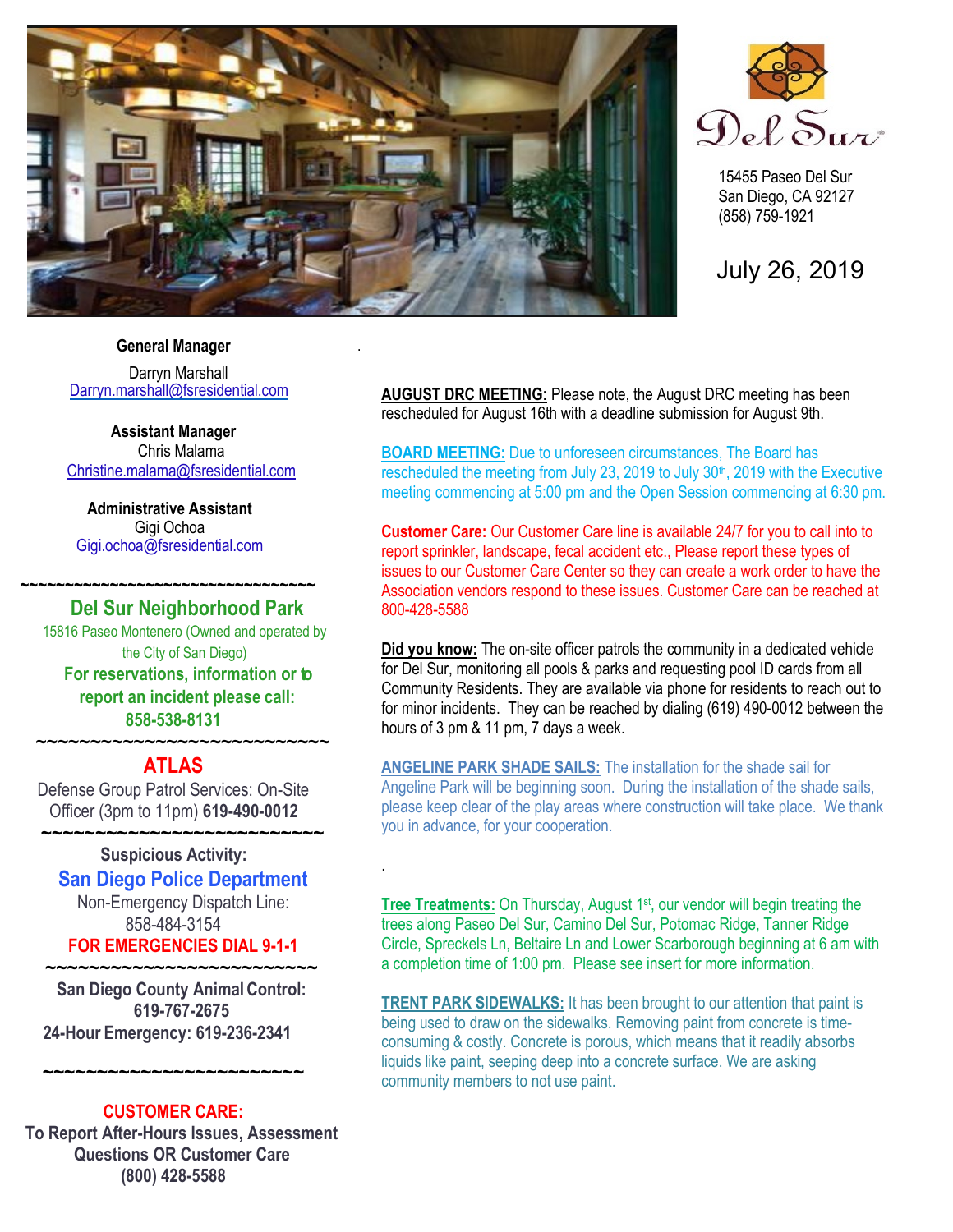# Del Sur Weekly Landscape Update

# FOCUS OF THE WEEK:

**BrightView** 

### **GENERAL MAINTENANCE**

We are working on regular maintenance operations and tasks throughout the property this week.

It's that time of year again where the Tristania trees are beginning to drop their leaves. We are putting additional effort in to leaf clean up in all the increments in the coming weeks.

Reclaimed inspections will continue. Water will be turned on in many locations during the day as we work through this process with the city. Please do not be alarmed if you see water running for short periods of time in different areas within the community during the daylight hours.

Additional water will be added to some areas to offset the increasing temperatures and ensure plant material is happy and healthy. We are continuing to water hot spots in the parks and grass areas to combat the increase in heat.

### FOCUS OF THE MONTH:

### **MULTIPLE INCREMENT PROJECTS**

We are continuing the progress on several additional projects within the increments this month.

We are aerating the large parks and are continuing to fertilize both the parks and the parkways over the coming week to finish out this project.



### Rotation: We have completed Week 4 and will be moving in to Week 1 in our standard rotation schedule.

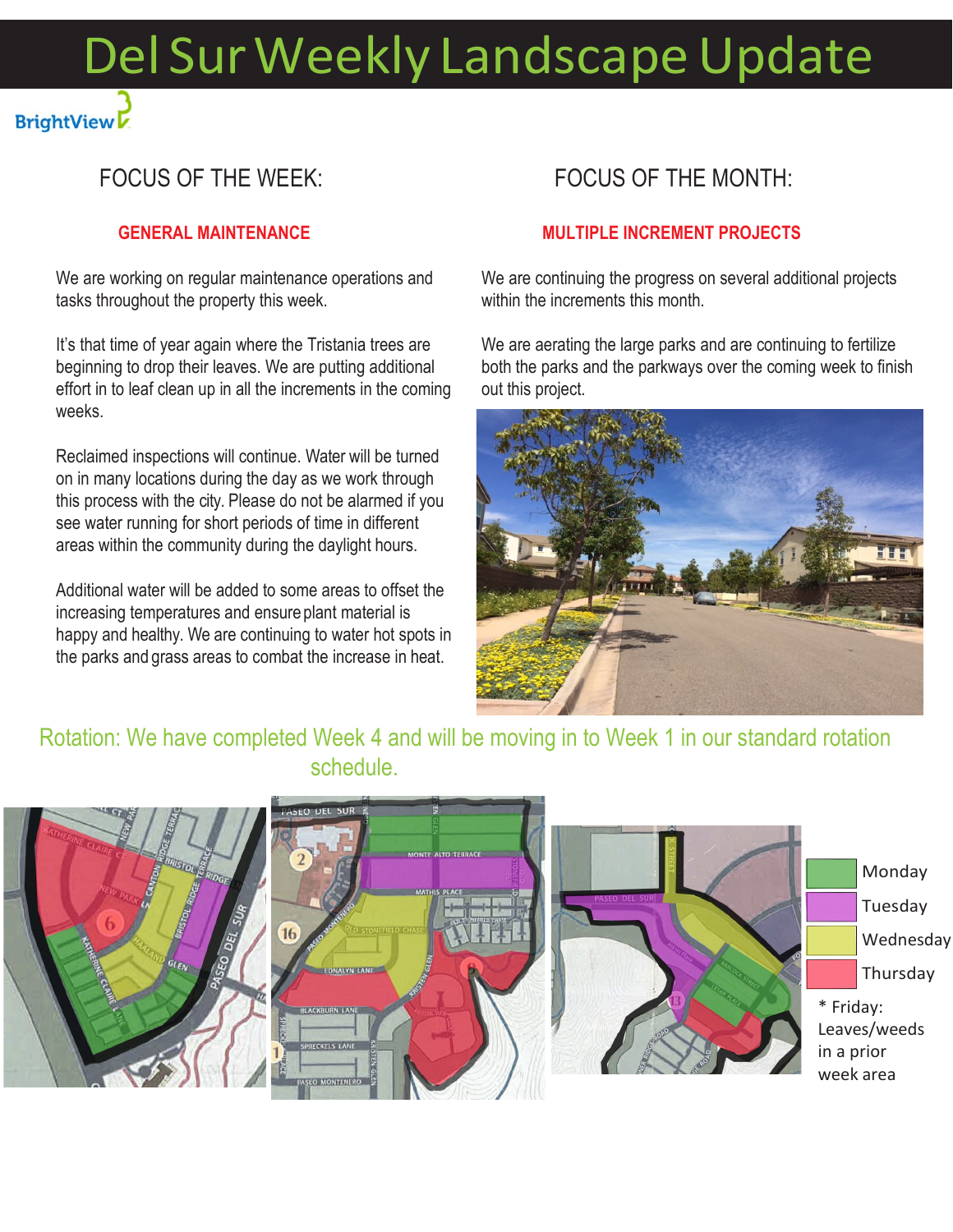# **NOTICE:**

Aguilar Plant Care will be treating the following at Del Sur HOA :

- Pines along the front of 15500 to 15516 Paseo Del Sur.
- Olive and Oak trees located at Ranch House and corner of Camino Del Sur and Paseo Del Sur.
- 86 Purple Plum trees located on Potomac Ridge, Tanner Ridge Rd and Tanner Ridge Circle
- 49 Ash trees/1 Oak– located on Beltaire Ln and Spreckles Ln.
- Bristol Pocket Park—20 Crape Myrtle, 14 Olives(Lower Scarborough), 24 Arbutus trees, 3 Pines

# **Treatments will be made from 6:00 am to 1:00 pm On Thursday, August 1st**

The following products will be used:

Talstar P (FMC), Merit 2f T&O (Bayer), Subdue Max (Syngenta), Imidacloprid 75 WSP (Bayer), Tri Tek Oil (OMRI‐Brandt), Reliant (Quest), Fertilizers

# **During treatment, please:**

- **Keep away from treated areas until dry.**
- **Please have nearby windows closed and please move cars away from treatment areas.**

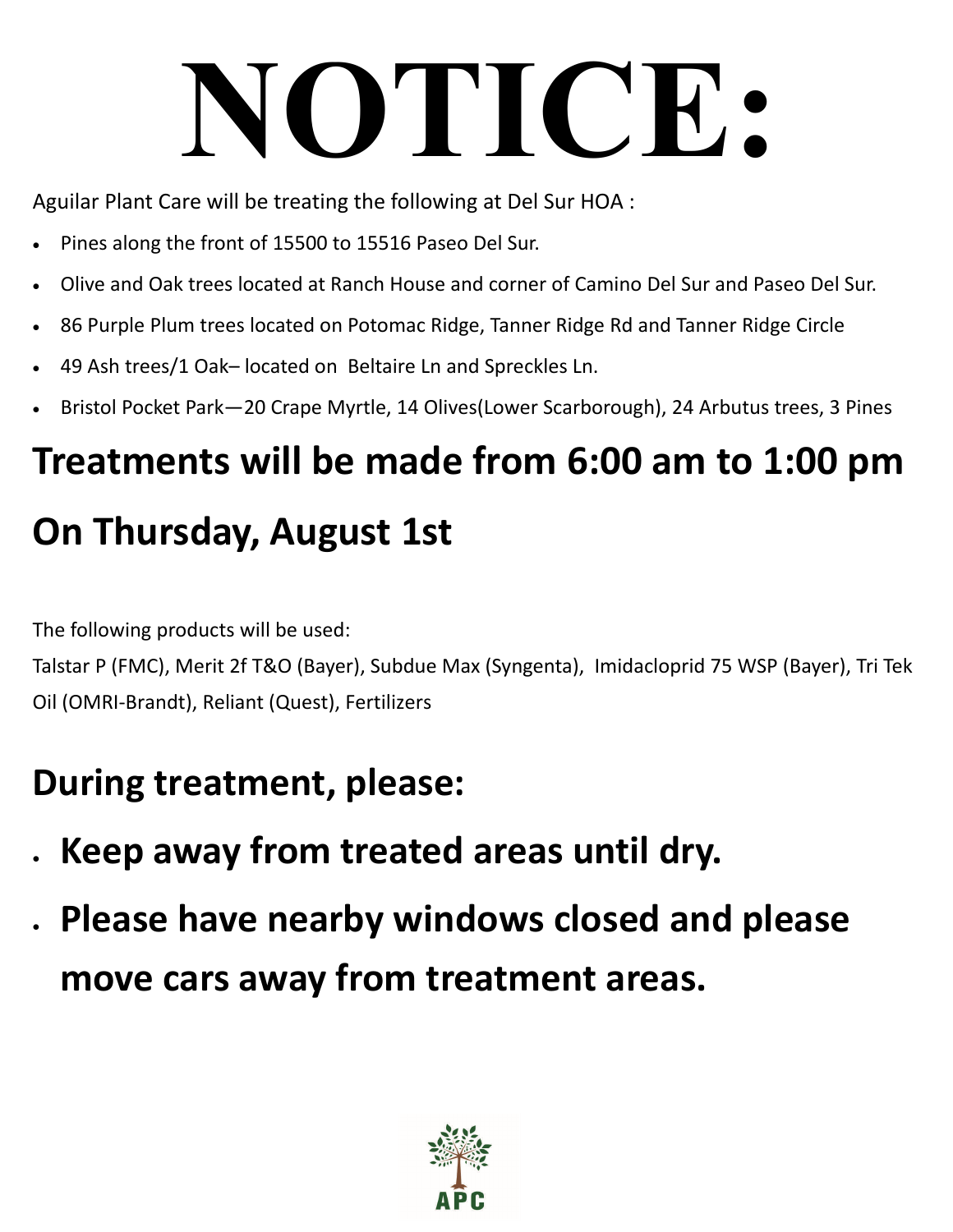# Concert & Movie Night



**When:** August 24, 2019 at 6:00 pm - 10:00 pm **What:** Come join us for the hit movie Trolls. Live music from 6:30pm-8pm.

**Activities:** Face Painters and more.

**Food:** Delicious eats from a local SD food truck. The Del Norte Rugby will also have a concession stand. All food is available for purchase.

**Bring:** Money for the food trucks, a blanket and warm clothing for after dark.

**RSVP:** No need to RSVP for this event. **Location**: The Village Green Paseo Del Sur San Diego, CA 92127

Questions: Contact the CSC at [info@delsurcsc.org](mailto:info@delsurcsc.org)

# **Community Services Council vs Del Community Association**

Did you know that the CSC is independent from the Del Sur Community Association and both entities have their own areas of responsibility?

|                                   | <b>CSC</b>                                                                                                                                                                                  | <b>DEL SUR COMMUNITY ASSOCIATION</b>                                                                                                                                                                               |
|-----------------------------------|---------------------------------------------------------------------------------------------------------------------------------------------------------------------------------------------|--------------------------------------------------------------------------------------------------------------------------------------------------------------------------------------------------------------------|
| <b>Boards</b>                     | 5 Directors                                                                                                                                                                                 | 5 Directors                                                                                                                                                                                                        |
| <b>Purpose</b>                    | 米<br>Funds & organizes all Community<br>Events, including Movie Nights,<br>Concerts, Holiday Events, etc.<br>豪<br>Promotes and supports resident<br><b>Driven</b><br><b>Community Clubs</b> | *<br>Upkeep and Maintenance of common areas:<br>including private parks, mail boxes, etc.<br>米<br><b>Enforcement of Covenants, Conditions</b><br>and Restrictions<br>∗<br><b>Oversee Design Review</b>             |
| <b>Source of Funds</b>            | Enhancement Fee on the Sale of<br>homes in Del Sur                                                                                                                                          | <b>Monthly HOA Dues</b>                                                                                                                                                                                            |
| <b>Meeting</b><br><b>Schedule</b> | Meet quarterly $-4$ <sup>th</sup> Wednesday<br>- January, April, July & October (April &<br>October are in the evening and open to CSC<br>residents.                                        | <b>Monthly Executive Meetings:</b><br><b>Open Session Meetings:</b><br>Are now being held on the 4th Tuesday of every odd<br>month (Jan, Mar, May, Jul, Sept, and Nov). See<br>www.delsurcommunity.org for details |
| <b>Fiscal Year</b>                | $June - May$                                                                                                                                                                                | June - May                                                                                                                                                                                                         |
| <b>Website</b>                    | www.delsurcsc.org - For all<br><b>Event and Reservation</b><br><b>Information</b>                                                                                                           | www.delsurcommunity.org - For all Association<br>related Information                                                                                                                                               |